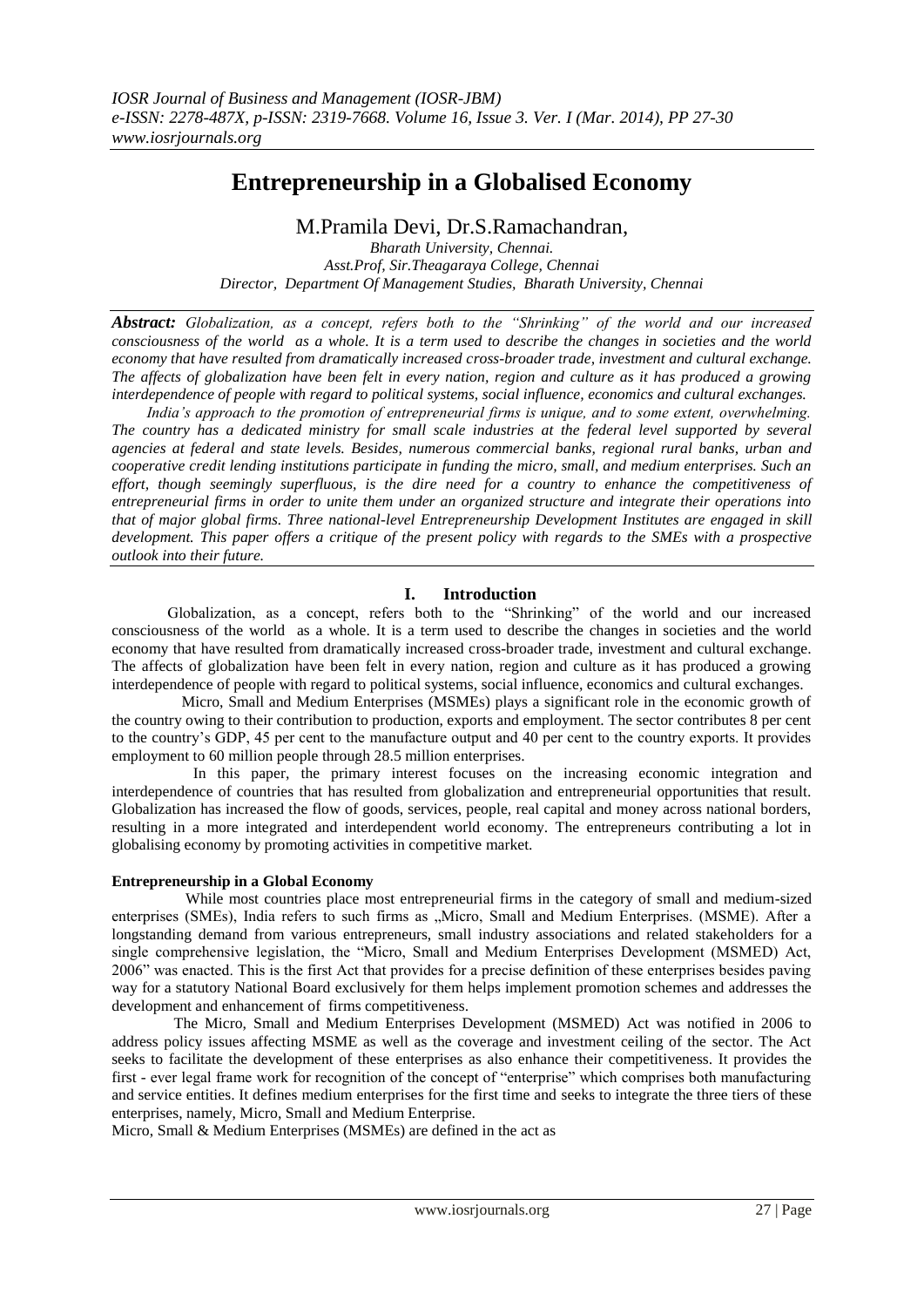# **1.1 Micro, Small & Medium Enterprises Development(MSMED) Act 2006**

The Micro, Small and Medium Enterprises Development (MSMED) Act 2006 facilitate the development of the enterprises and enhance their competitiveness. The act provides legal framework for "enterprise" which includes the manufacturing and service entities.

In accordance with the provisions of Micro, Small & Medium Enterprises Development (MSMED) Act 2006, the Micro, Small & Medium Enterprises (MSME) are classified into manufacturing enterprises and service enterprises:

- (a) Manufacturing Enterprises: The enterprises engaged in the manufacture or production of goods. The manufacturing Enterprises are defined in terms of investment in Plant & Machinery.
- (b) Service Enterprises: The enterprises engaged in providing or rendering of services and are defined in terms of investment in equipment.

The investment limits of the enterprises are shown in the diagram given below:

Diagram 1: Classification of MSME's



 With systematic economic liberalization being implemented, India is a potential candidate to reap the benefits of globalization. The programs and schemes undertaken by the federal ministry promote small scale industries by ensuring the following steps:

- . adequate credit from financial institutions/banks
- . funds for technology upgrading and modernization
- . integrated infrastructural facilities
- . modern testing facilities and quality certification laboratories
- .access to modern management practices, entrepreneurship development and skill upgrading through appropriate training facilities
- . assistance for better access to domestic and export markets
- . cluster-wide measures to promote capacity-building and empowerment of the units.

#### **Needs and Strategies**

 As globalisation creates benefits through advanced technologies and expansion of commerce, it also creates challenges for emerging small business enterprises to effectively complete in an environment characterised by multivariate challenges.

 Entrepreneurship is the practice of starting new organisations or revitalising mature organisations, particularly new businesses generally in response to identified opportunities. Entrepreneurship forces creative destruction across markets and industries, simultaneously creating new products and business models. Many "high value" entrepreneurial ventures seek venture capital or angle funding in order to raise capital to build the business.

 Credit assistance to SMEs in India is included along with other national priorities. Such funding assistances to priority sector consist of the credit facilities accorded to

- (i) agriculture,
- (ii) small scale industry including loans for setting up of industrial estates,
- (iii) small road and water transport operators,
- (iv) small business,
- (v) professional and self employed persons,
- (vi) retail trade,
- (vii) state sponsored organizations for certain castes and tribes,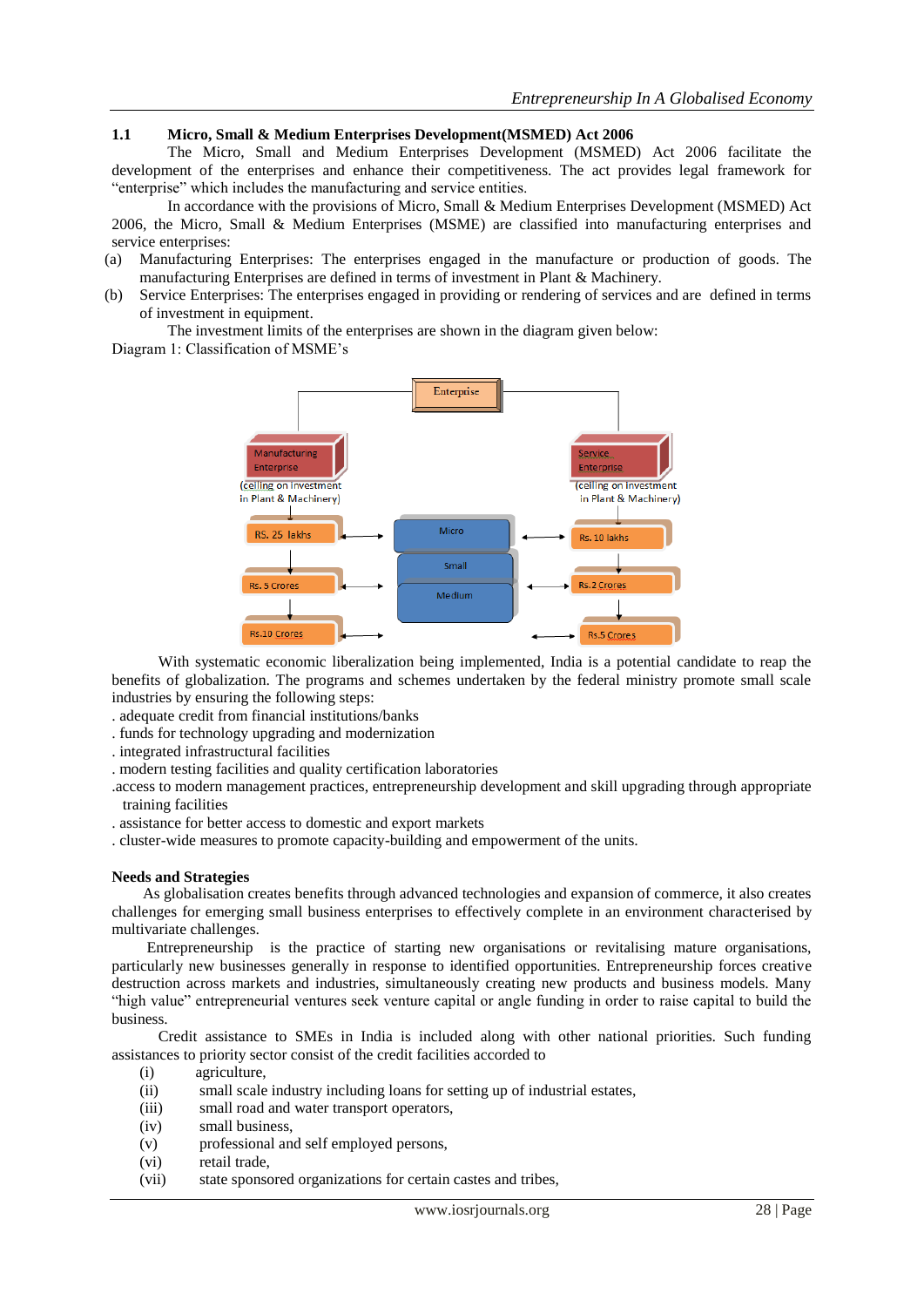- (viii) education,
- (ix) housing,
- (x) consumption loans granted under the consumption credit scheme and
- (xi) liquidity support provided to Regional Rural Banks (RRBs).

 Policy guidelines from the government suggest that direct finance to small scale industries (SSI) shall include all loans given to SSI units which are engaged in manufacture, processing or preservation of goods and indirect finance shall include finance to any person providing inputs to or marketing the output of artisans, village and cottage industries, handlooms and to cooperatives of producers in this sector. The credit market structure in India has evolved over the years. A wide range of financial institutions exist in the country to provide credit to various sectors of the economy. These include (not counting the branches or affiliates) 183 commercial banks, 133 regional rural banks (RRBs), numerous financial institutions, 13,014 non-banking financial companies, and 1,853 urban cooperative banks. In addition to these sources of credit, short-term rural credit at the grass root level is emphasized through 31 state co-operative banks, 367 district central co-operative banks (DCCBs), 108,779 primary agricultural cooperatives. State cooperative and agricultural rural development banks (20) and primary cooperative and agricultural rural development banks (727) serve longterm credit needs in rural India.

## **Role of Entrepreneur in Economic Development**

 The industrial health of society depends on the level of entrepreneurship existing in it. Entrepreneurship is basically concerned with creating wealth through production as goods and services. This results in a process of upward change whereby the real per capita income of a country overtime or in other words economic development takes place. Thus entrepreneurial development is the key to economic development.

 In fact it is one of the most critical inputs in the economic development of a region. It speeds up the process of activating factors of production leading to a higher rate of economic growth, dispersal of economic activities and development of backward regions. If a region is unable to throw up a sufficient number of entrepreneurs then alien entrepreneurs usually step in to provide goods and services needed by the people. Entrepreneurship begets and also injects entrepreneurship by starting a chain reaction when entrepreneur continuously tries to improve the quality of existing goods and services and add new ones.

 While most countries place most entrepreneurial firms in the category of small and medium-sized enterprises (SMEs), India refers to such firms as "Micro, Small and Medium Enterprises. (MSME). After a longstanding demand from various entrepreneurs, small industry associations and related stakeholders for a single comprehensive legislation, the "Micro, Small and Medium Enterprises Development (MSMED) Act, 2006" was enacted. This is the first Act that provides for a precise definition of these enterprises besides paving way for a statutory National Board exclusively for them. This act also helps implement promotion schemes and addresses the development and enhancement of the firms competitiveness. With systematic economic liberalization being implemented, India is a potential candidate to reap the benefits of globalization. The programs and schemes undertaken by the federal ministry promote small scale industries by ensuring the following steps:

- . adequate credit from financial institutions/banks
- . funds for technology upgrading and modernization
- . integrated infrastructural facilities
- . modern testing facilities and quality certification laboratories

. access to modern management practices, entrepreneurship development and skill upgrading through appropriate training facilities

. assistance for better access to domestic and export markets

. cluster-wide measures to promote capacity-building and empowerment of the units.

## **Entrepreneurship Promotional Activities**

 India's approach to the promotion of entrepreneurial firms is unique, superfluous, and to some extent, overwhelming. The country has a dedicated ministry for small scale industries at the federal level supported by two agencies; namely, the Small Industry Development Organization (SIDO) and the National Small Industries Corporation Ltd (NSIC). Its role is to suggest policies and programs to address the wide range of issues affecting the productive potential of the large segment of the unorganized micro and small productive units. The role of the Ministry of Small Scale Industries is thus to mainly assist the states in their efforts to promote growth and development of the small scale sector, enhance its competitiveness in an increasingly market-led economy and generating additional employment opportunities.

 Small and medium enterprises (SMEs) contribute 7 percent to gross domestic product (GDP), constitute 34 percent of national exports, and account for 40 percent in the manufacturing sector. These units play an